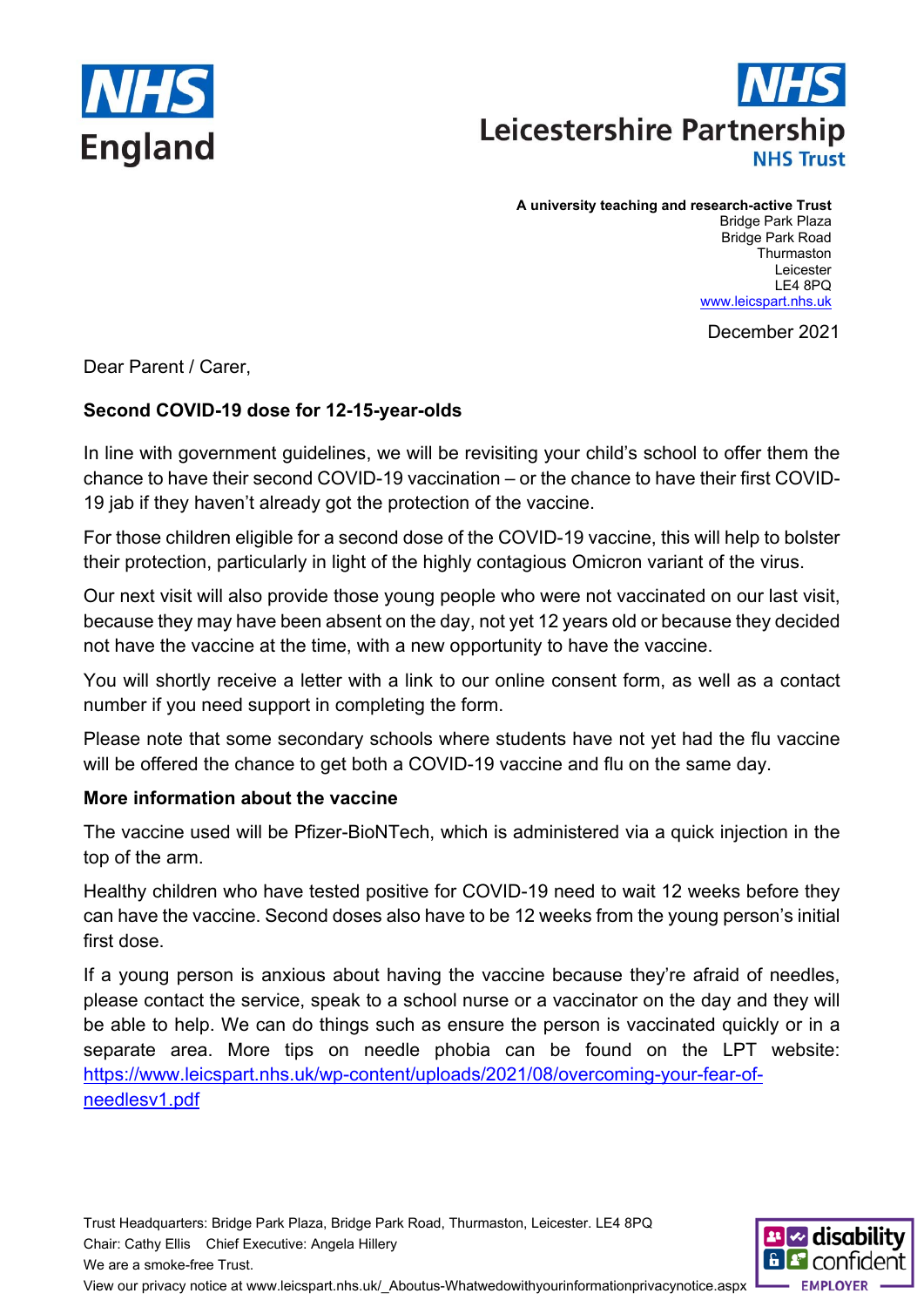## **What are the side effects of the COVID-19 vaccine?**

Like all medicines, vaccines can cause side effects. Most of these are mild and short term, and not everyone gets them. The administration of two vaccines at the same time might make side-effects more likely, but these side-effects are likely to be mild.

Some of the most common side effects of the COVID-19 include:

- having a painful, heavy feeling and tenderness in the arm where you had your injection. This tends to be worst around 1 to 2 days after the vaccination
- feeling tired
- headache
- general aches, or mild fu like symptoms

### **Is it safe for my child to have the flu and COVID-19 vaccine at the same time?**

Yes it is. National advice has deemed it both safe and effective to administer both vaccines together. The Joint Committee for Vaccinations and Immunisations (JCVI) has outlined that it is preferrable to offer the COVID-19 vaccine together with the flu to ensure the protection is delivered as quickly as possible, rather than to delay – and this advice includes school vaccination programmes. It is very common to administer multiple vaccines at once and neither vaccine will affect the effectiveness of the other.

#### **Consent**

Once you receive your consent letter and link to the online form, please fill it out as quickly as possible.

We will not vaccinate any child who does not have consent for each vaccine being given.

Even if you have filled out a consent form before for the COVID-19 vaccine, please do so again if you want your child to have a second dose. We need to regain consent for each vaccine we give.

In addition, please note that we will always take the latest parental consent decision for each child – even if it is different to one which you gave originally. For example, if you declined to consent to the vaccine previously, but now consent to your child having it on the next visit, we will always take the latest consent decision as the one we act upon.

If you have any questions about consent, please contact the school age immunisation team on: communityimmunisations.service@nhs.net

#### **Where else can my child get the vaccine**

Having a first or second dose COVID-19 vaccine does not have to take place at school.

12-15-year-olds can book an appointment to have the vaccine online at various clinics in hospitals, vaccination centres, pop-up venues and sometimes GP surgeries or pharmacies. Some walk-in clinics will also vaccinate people in this age group. However, a parent or guardian will need to attend appointments with their child to provide consent.

To find what is available closest to you, you can either: